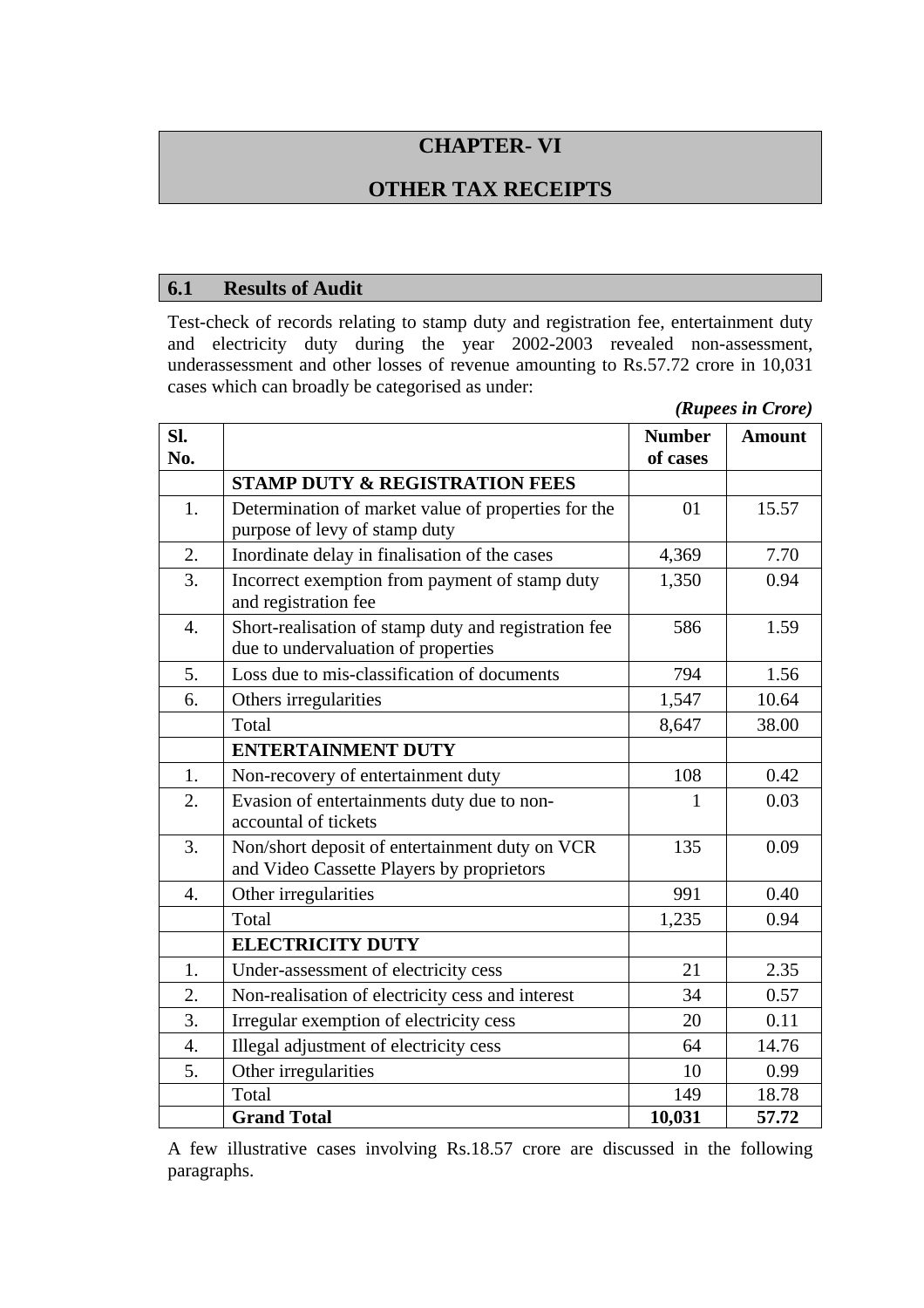# **STAMP DUTY & REGISTRATION FEES**

*\_\_\_\_\_\_\_\_\_\_\_\_\_\_\_\_\_\_\_\_\_\_\_\_\_\_\_\_\_\_\_\_\_\_\_\_\_\_\_\_\_\_\_\_\_\_\_\_\_\_\_\_\_\_\_\_\_\_\_\_\_\_\_\_\_\_\_\_\_* 

## **6.2 Determination of market value of property for the purpose of levy of stamp duty**

#### *Introduction*

*1*

**6.2.1** The receipts from stamp duty and registration fees in the State are regulated under the Indian Stamp Act, 1899, the Registration Act, 1908 as applicable to the State of Madhya Pradesh and Rules made thereunder, and the notifications/orders issued from time to time by the State Government.

Under section 47 A of the Indian Stamp Act (ISA), if the Registering Officer, while registering any instrument found that the market value of any property set-forth was less than the market value shown in the guidelines<sup>1</sup>, he should before registering such instrument, refer the same to Collector for determination of the correct market value of such property.

#### *Incorrect determination of market value*

**6.2.2** Test-check of records in 10 Sub-Registrar's<sup>2</sup> (S.Rs.) offices, revealed that in 46 instruments registered between June 2000 to February 2002, the market value of property was Rs.23.19 crore as against the registered value of Rs.8.17 crore. This resulted in short determination of market value by Rs.15.02 crore. The S.R. did not refer these cases to the concerned Collector for determination of correct value of the properties and duty leviable thereon. This resulted in short-realisation of revenue of Stamp duty of Rs.1.35 crore and registration fees of Rs.0.12 crore. A few illustrative cases are given in the table below:

*(Rupees in lakh)* 

| Sl.<br>No. | Name of Sub-<br>Registrar | Deed No.<br>Month of<br>Registration | Market value as<br>per deed<br>Stamp-duty &<br>Registration fee<br>(Levied) | Valuation as per<br>market value<br>guideline<br>Stamp duty &<br><b>Registration</b> fees<br>(Leviable) | Short-levy of<br>stamp duty<br>Registration fee |
|------------|---------------------------|--------------------------------------|-----------------------------------------------------------------------------|---------------------------------------------------------------------------------------------------------|-------------------------------------------------|
| 1.         | 2.                        | 3.                                   | 4.                                                                          | 5.                                                                                                      | 6.                                              |
| 1.         | Sausar<br>(Chhindwara)    | October<br>2001                      | <u>70.74</u><br>7.56                                                        | 156.43<br>16.11                                                                                         | 8.55                                            |

As per guidelines, discount on market value is admissible at prescribed rates on small piece of agriculture land in urban area. No such discount is admissible on commercial land. However, S.R. allowed discount on commercial land. Besides, commercial land was valued at residential rates which are less than of commercial rates. This resulted in less determination of market value by Rs.85.69 lakh. This was pointed out in audit and S.R. accepted the audit objection and stated in October 2002 that the case would be referred to Collector.

 *Statement showing average rates of land and building situated in every tahsil, corporation and local body of a district.* 

*<sup>2</sup> Barwani, Bhopal, Dewas, Itarsi (Hoshangabad), Indore, Jabalpur, Khandwa, Sausar, (Chhindwara) Seoni and Ujjain.*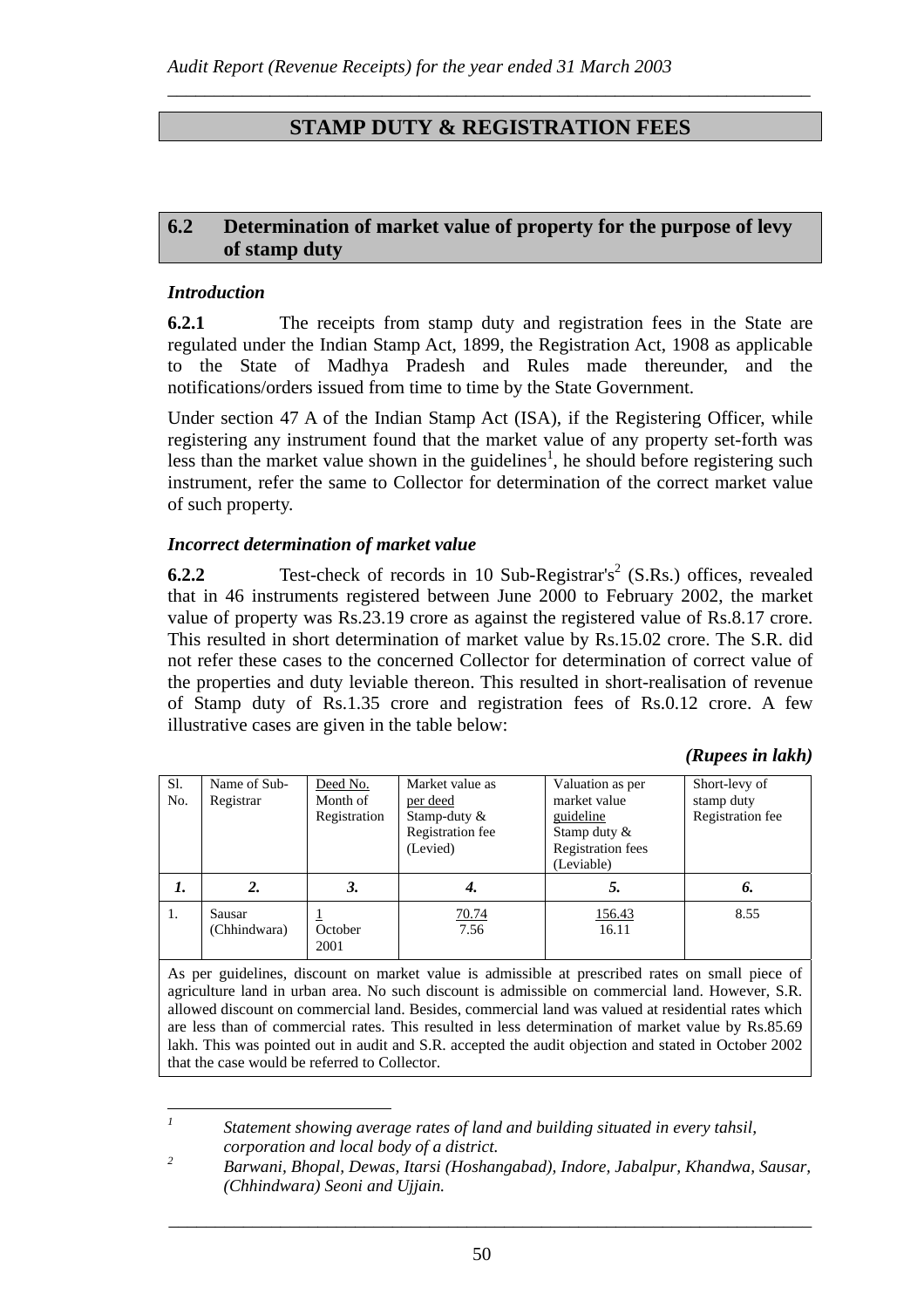|          | "        | J.                     | т.              | J.                     | v.   |
|----------|----------|------------------------|-----------------|------------------------|------|
| <u>.</u> | Jabalpur | ≐<br>September<br>2001 | 210.87<br>19.34 | $\frac{281.43}{25.41}$ | 6.07 |

*\_\_\_\_\_\_\_\_\_\_\_\_\_\_\_\_\_\_\_\_\_\_\_\_\_\_\_\_\_\_\_\_\_\_\_\_\_\_\_\_\_\_\_\_\_\_\_\_\_\_\_\_\_\_\_\_\_\_\_\_\_\_\_\_\_\_\_\_\_* 

The valuation of a hotel in operation was done partly at residential rates, while the entire building was to be valued at commercial rates, resulting in less determination of market value by Rs.70.56 lakh.

This was pointed out to the S.R. in October 2002 who stated valuation report was approved by Collector before registration of document. The reply is not tenable as ISA provides for no such prior determination of valuation report by Collector unless formal request was made by the executants to the Collector.

| $\sqrt{2}$<br>. ب | Ujjain | ≝<br>October<br>2001 | 12.20<br>$\bigcap$ 1<br>1.JI | 71.22<br>1.44<br>8.03 | $-70$<br>0.12 |
|-------------------|--------|----------------------|------------------------------|-----------------------|---------------|
|                   |        |                      |                              |                       |               |

Land measuring 0.050 hectare to 0.200 hectare was valued incorrectly due to application of incorrect rates of guidelines resulting in less determination of market value of Rs.59.02 lakh.

This was pointed out to the S.R. in June 2002 who stated that issue related to guidelines and S.R. was not competent for this. The reply is not tenable as the issue relates to application of rates prescribed in the guidelines.

| 4. | ltarsı<br>(Hoshangabad) | ∼<br>$\sim$<br>March 2001 | <u>26.83</u><br>$\sim$ $\pi$<br>$\sim \cdot$ 1 1 | 64.68<br>ร ด เ<br>∪.∠⊥ | 4.14 |
|----|-------------------------|---------------------------|--------------------------------------------------|------------------------|------|
|----|-------------------------|---------------------------|--------------------------------------------------|------------------------|------|

Two plots measuring 7,025 sq. ft. was valued at residential rates instead of commercial rates though located in commercial area resulting in less determination of market value by Rs.37.85 lakh.

This was pointed out to the S.R. in October 2002 who stated that as plots were lying vacant these could not be valued as commercial. The reply is not tenable as the land was located in commercial site and should be valued as such.

| . ب | Dewas | ∸<br>June 2000 | 118.60<br>1222<br>14.44 | 238.97<br>24.61 | 12.39 |
|-----|-------|----------------|-------------------------|-----------------|-------|
|-----|-------|----------------|-------------------------|-----------------|-------|

As per the records of the Income Tax Department the value of a factory was Rs.238.97 lakh while it was registered for Rs.118.60 lakh.

This was pointed out to the S.R. in July 2001 who accepted the audit objection and stated that the case was being reconsider for revaluation.

#### *Under valuation in documents executed in favour of co-operative housing societies*

**6.2.3** According to the provision of the Indian Stamp Act, 1899, market value of any property which is the subject matter of conveyance by the Primary Co-operative Housing Society (society) shall be the value as shown in the instruments. However, as per existing instructions of the Department, property registered with effect from 15 November 1997 shall be valued at the price, which in the opinion of Collector or the Appellate Authority, as the case may be, it would have fetched if sold in the market.

Test-check of records of two S.Rs. of Bhopal and Indore revealed that 328 plots were sold by co-operative societies after 15 November 1997. However, these instruments were registered between April 2000 and March 2001 at rates lesser than the rates that prevailed in market at that time. The cases were not referred to Collector for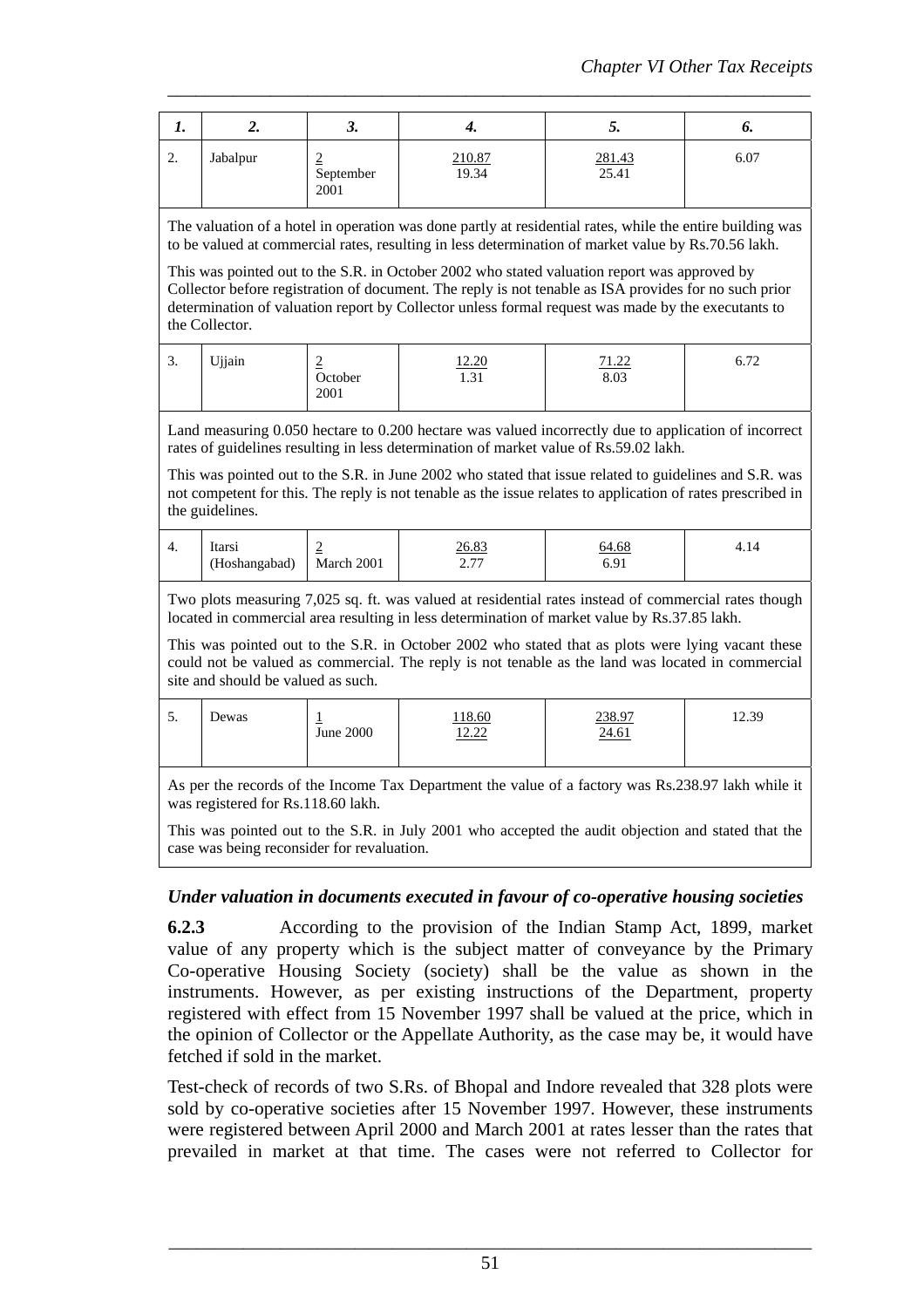determination of true market value. This resulted in short realisation of stamp duty of Rs.28.95 lakh and registration fees of Rs.2.36 lakh.

*\_\_\_\_\_\_\_\_\_\_\_\_\_\_\_\_\_\_\_\_\_\_\_\_\_\_\_\_\_\_\_\_\_\_\_\_\_\_\_\_\_\_\_\_\_\_\_\_\_\_\_\_\_\_\_\_\_\_\_\_\_\_\_\_\_\_\_\_\_* 

This was pointed out in audit and the concerned Registrars stated between June 2002 and March 2003 that action to determine market would be/had already been taken in 302 cases. Reply in respect of the other cases had not been received. (June 2004)

# *Delay in disposal of the case referred to Collector*

**6.2.4** Under the provisions of Indian Stamp Act, 1899 Collector of Stamps has been authorised to determine market value of property and amount of leviable stamp duty thereon in cases of under valuation referred to him by the concerned S.R. A maximum period of nine months has been fixed for disposal of the cases referred to him by the registering authorities.

Test-check of records of 32  $S.Rs<sup>3</sup>$  revealed that 4,217 documents referred to the Collector between April 1987 and December 2001 for determination of market value of properties had not been finalised between February 2001 and October 2002 though, the period of 9 months had already elapsed. The difference of stamp duty and registration fees recoverable on these documents based on the market value proposed by the S.Rs. worked out to Rs.12.20 crore. Thus, non-finalisation of these cases resulted in blockage of government revenue to that extent.

## *Delay in finalisation of impounded instrument*

**6.2.5** Any instrument chargeable with duty produced before the S.R. during the course of performance of his functions should be impounded, if it appeared to him that such instrument was not duly stamped. Such instrument is required to be referred to the Collector of stamps for levy of duty and penalty. A register in Form-18 was required to be maintained by the S.R. to keep watch on the disposal of such cases. The Department's instructions further provided that S.Rs. should send reminders periodically to the Collector for early disposal of the cases. However, no time limit had been prescribed for disposal of such cases.

Test-check of records of eight S.R. Offices<sup>4</sup> revealed that 434 instruments, impounded and referred to Collector of Stamps between March 1991 and March 2003 were not finalised. Out of these, in 124 cases necessary details like the value of the property, stamp duty leviable were not recorded by the S.Rs. in the register. The remaining 310 cases involving of Rs.1.13 crore were not disposed of. Consequently, government revenue to that extent remained unrealised. It was further seen that periodical reminders were not sent by the S.Rs to the Collector for disposal of the cases.

The above points were reported to the Government between 2002 and March 2003; their reply had not been received. (June 2004)

 *3 Ashok Nagar (Guna), Agar (Shahjapur), Barnagar (Ujjain), Begamganj (Raisen), Berasiya (Bhopal), Barwani, Burhanpur (Khandwa), Bhopal, Chhindwara, Datia, Deori (Sagar), Dhar, Ganj Basoda (Vidisha), Guna, Harda, Itarasi (Hoshangabad), Jabalpur, Katni,Katangi (Balaghat), khandawa, Pawai (Panna), Rajpur (Khargone), Ratlam, Rewa, Sehore, Sendhwa (Barwani), Shajapur, Shujalpur (Shajapur), Susner (Shajapur), Shivpuri, Ujjain, and Wara Seoni (Balaghat).* 

*<sup>4</sup> Bhopal, Indore, Khandawa, Nagda (Ujjain),Neemuch, Sanwer(Indore), Shivpuri and Ujjain.*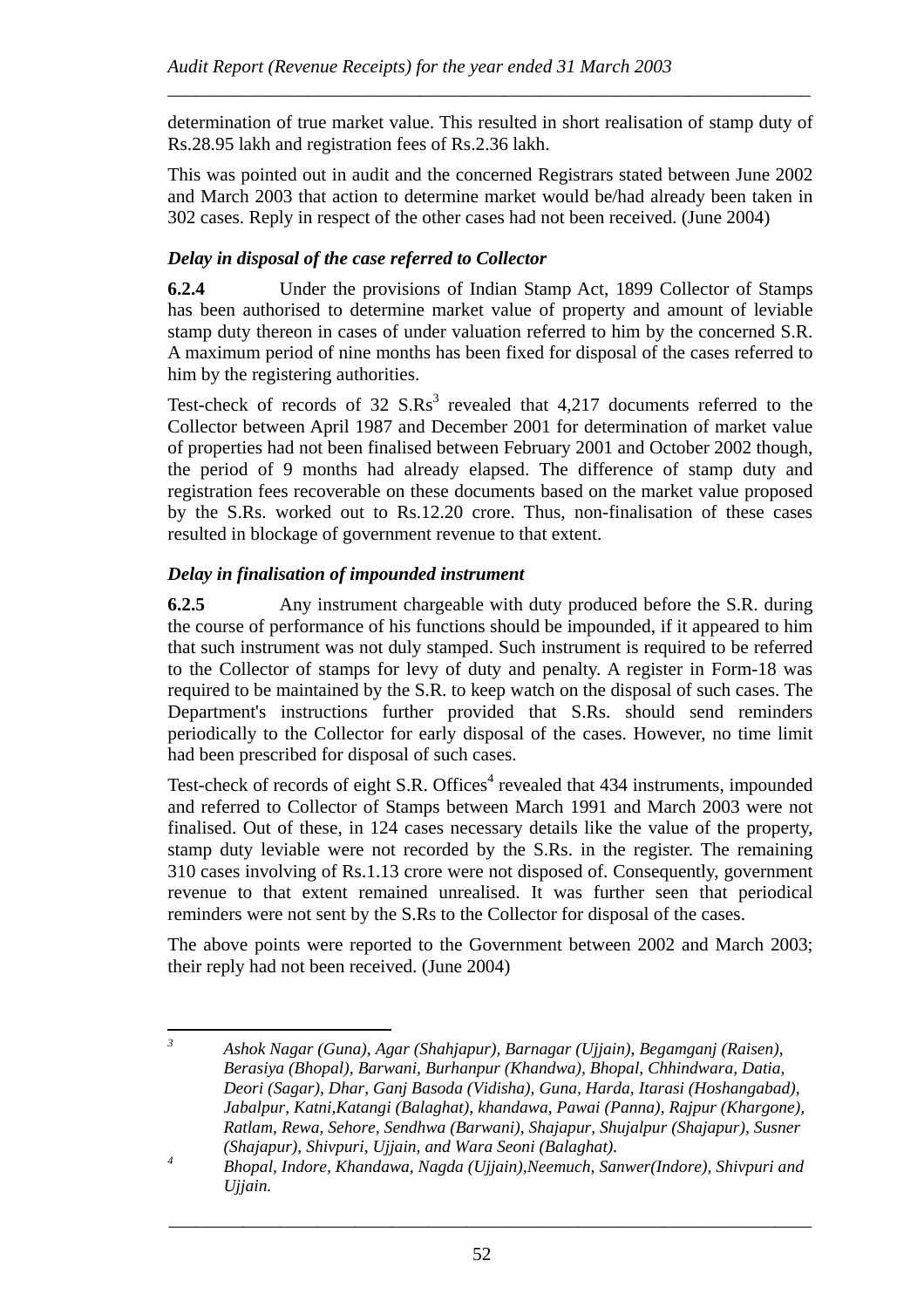## **6.3 Short-levy of stamp duty and registration fees due to misclassification**

Under the Indian Stamp Act, 1899 stamp duty is leviable on instruments as per their classification at the rates specified in the schedule or as prescribed by the Government through notifications issued from time to time.

*\_\_\_\_\_\_\_\_\_\_\_\_\_\_\_\_\_\_\_\_\_\_\_\_\_\_\_\_\_\_\_\_\_\_\_\_\_\_\_\_\_\_\_\_\_\_\_\_\_\_\_\_\_\_\_\_\_\_\_\_\_\_\_\_\_\_\_\_\_* 

Test-check of records of 15 Sub-Registrar offices<sup>5</sup> revealed that  $355$  instruments valued at Rs.10.23 crore registered between April 1999 and March 2002 were misclassified resulting in short-levy of stamp duty of Rs.60.97 lakh and registration fees of Rs.5.90 lakh. A few instances are given below:

| S1.<br>No.     | Name of Sub-<br>Registrar office                                         | No. of document<br>Consideration/loan<br>amount | Nature of<br>observation                                                       | duty<br>Stamp<br>and<br><b>Registration fees</b> |              |
|----------------|--------------------------------------------------------------------------|-------------------------------------------------|--------------------------------------------------------------------------------|--------------------------------------------------|--------------|
|                |                                                                          | (Rs. in crore)                                  |                                                                                | Leviable/<br>levied                              | Short-levied |
| $\mathbf{I}$ . | 2.                                                                       | 3.                                              | $\boldsymbol{4}$ .                                                             | 5.                                               | 6.           |
| 1.             | <b>Ujjain</b>                                                            | 225<br>Rs. 21.76                                | Mortgage deed<br>misclassified as<br>deposit of title deed                     | 10.88<br>3.51                                    | 7.37         |
| 2.             | Indore, Jabalpur,<br>Khachrod (Ujjain),<br>Sanwer (Indore)<br>and Ujjain | 11<br>Rs 1.34                                   | Release deeds were<br>treated as consent<br>deeds                              | 6.48<br>0.02                                     | 6.46         |
| 3.             | Bhopal, Dindori,<br>Indore, Mandla<br>and Shahdol                        | <u>19</u><br>Rs. 1.09                           | Agreement to sale<br>with possession<br>misclassified as<br>without possession | <u>8.73</u><br>0.64                              | 8.09         |
| 4.             | <b>Ujjain and Seoni</b>                                                  | $\overline{3}$<br>Rs.0.52                       | Declaration of Trust<br>Cum gift<br>misclassified as<br><b>Trust</b>           | <u>5.59</u><br>0.33                              | 5.26         |
| 5.             | Bhopal<br>Shivpuri                                                       | 17<br>Rs.90.66                                  | Gift deeds treated as<br>settlement deeds                                      | 8.62<br>3.59                                     | 5.03         |
| 6.             | Bhopal                                                                   | 1<br>Rs.21.91                                   | Gift deeds treated as<br>partition deeds                                       | 2.28<br>0.35                                     | 1.93         |

*(Rupees in lakh)* 

*5*

*Bhopal, Barwani, Dindori, Indore, Itarsi (Hoshangabad), Jabalpur, Khachrod (Ujjain), Mandla, Neemuch, Pipriya (Hoshangabad), Sanwer (Indore), Shahdol, Seoni, Shivpuri and Ujjain*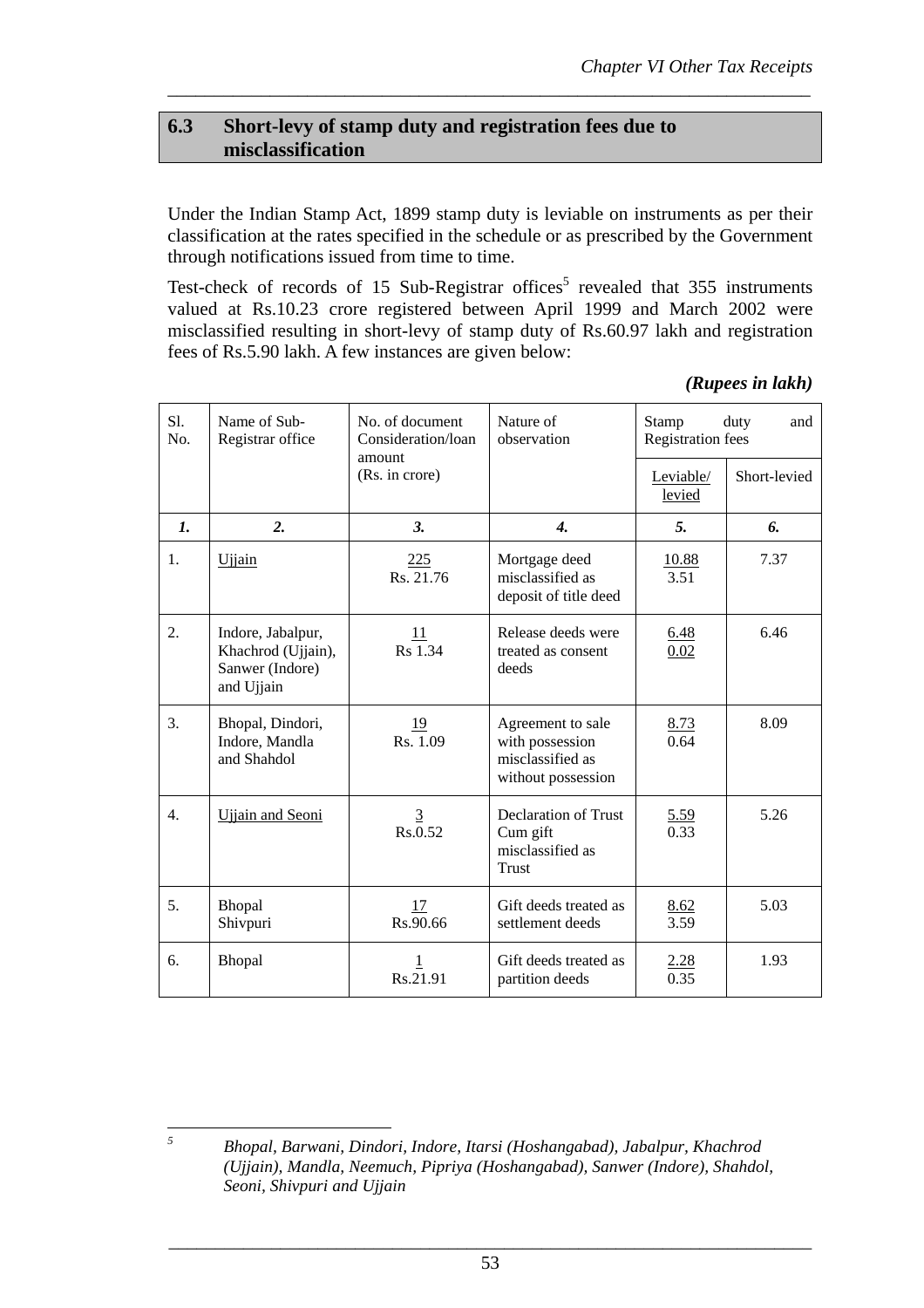This was pointed out in audit and the S.Rs. Bhopal and Shahdol in respect of 6 deeds stated that necessary action for recovery would be taken. In 15 cases, the Sub-Registrar, Bhopal stated that action would be taken after obtaining guidance from the Collector. Reply in the remaining cases had not been received. (June 2004)

*\_\_\_\_\_\_\_\_\_\_\_\_\_\_\_\_\_\_\_\_\_\_\_\_\_\_\_\_\_\_\_\_\_\_\_\_\_\_\_\_\_\_\_\_\_\_\_\_\_\_\_\_\_\_\_\_\_\_\_\_\_\_\_\_\_\_\_\_\_* 

The matter was reported to the Government between March 2002 and May 2003, their reply had not been received (June 2004).

### **6.4 Loss of revenue in instruments executed by/in favour of co-operative housing societies**

As per Government notification dated 24 October 1980, instruments executed in favour of societies for acquisition of land for housing purpose were remitted from payment of stamp duty.

Test-check of records of the Sub-Registrar offices Bhopal, Indore, Jabalpur and Ujjain, loss of revenue aggregating Rs.1.09 crore in 75 instruments registered between September 1985 and March 2002, executed by/in favour of societies was noticed as under:

• In 37 instruments of conveyance, there was no mention that land, valued at Rs.8.91 crore, purchased between May 2000 and March 2002 by societies was for housing purposes of its members. However, these instruments were incorrectly exempted from payment of stamp duty and registration fee of Rs.83.31 lakh treating the purchase of land for housing purposes.

• In 38 instruments of conveyance, land purchased for housing purpose was remitted from payment of stamp duty and registration fee between September 1985 and May 2001. Later, the same land was sold/urilised for commercial purposes/other than housing purpose through 24 sale deeds, registered between June 2001 and March 2002. No action was taken by the Department to recover the remitted amount of Rs.25.91 lakh.

The matter was reported to the Government between October 2002 and May 2003; their reply had not been received. (June 2004).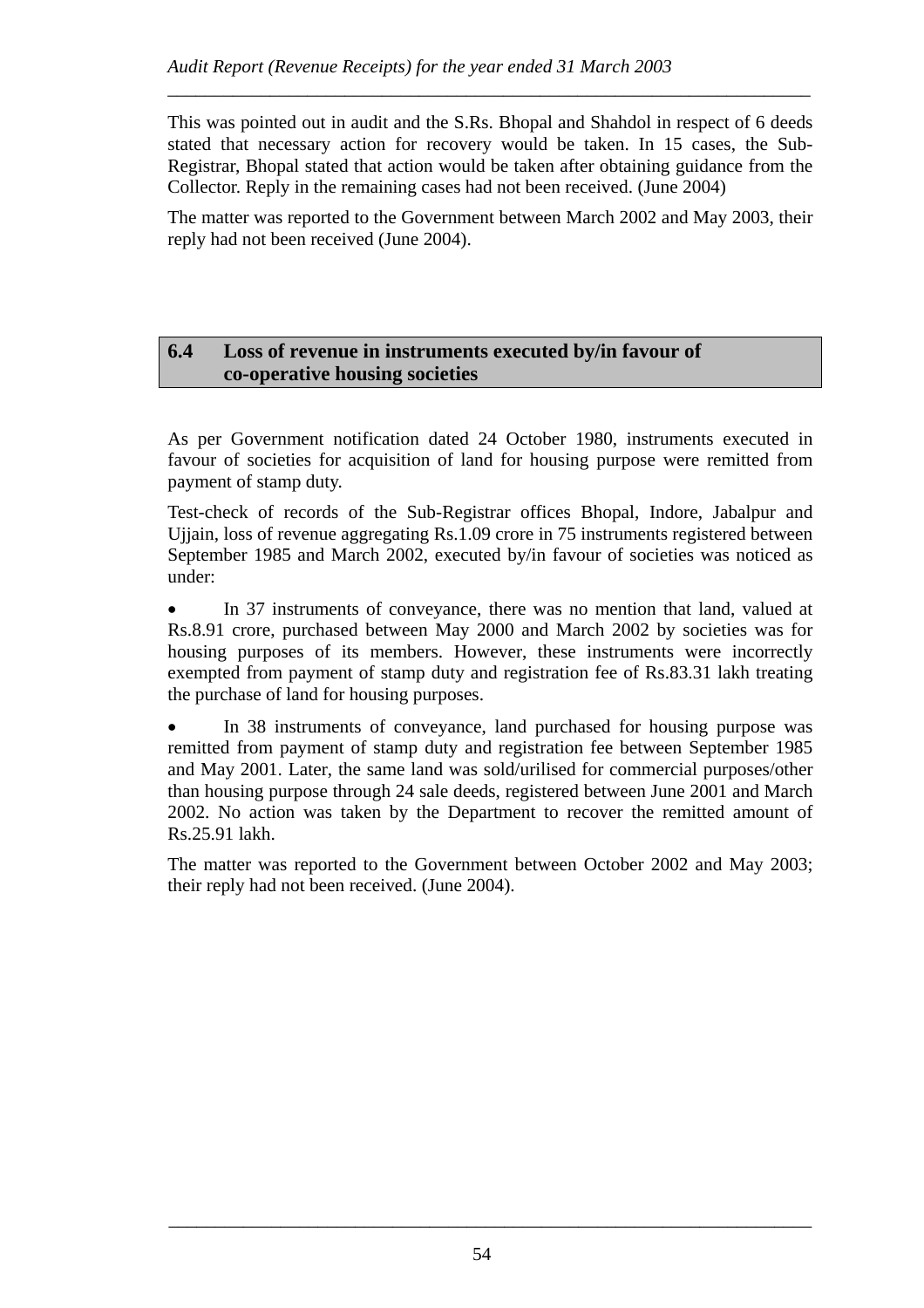# **6.5 Incorrect remission of stamp duty**

Government notifications issued in September 1978 and March 1982 exempted from payment of stamp duty, mortgage/hypothecation deeds executed for securing loan from specified banks for agricultural purposes when executed by (i) *bhoomiswami/*lease holders belonging to Scheduled Castes/ Scheduled Tribes and (ii) other *bhoomiswami/*lease holders holding land not exceeding ten hectares. Departmental instructions dated August 1989 required that the specific agriculture purpose viz. purchase of electric pump, tractor and digging of well etc. for which the loan had been taken, be mentioned in the deeds for seeking exemption. In the absence of specific purpose, remission of stamp duty was not admissible.

*\_\_\_\_\_\_\_\_\_\_\_\_\_\_\_\_\_\_\_\_\_\_\_\_\_\_\_\_\_\_\_\_\_\_\_\_\_\_\_\_\_\_\_\_\_\_\_\_\_\_\_\_\_\_\_\_\_\_\_\_\_\_\_\_\_\_\_\_\_* 

Test-check of records of nine Sub-Registrar Offices $^6$  revealed that 259 mortgage deeds were executed between June 1999 and March 2003 for loans amounting to Rs. 2.58 crore. These deeds were exempted from payment of stamp duty though the purpose for which remission was allowed was either not mentioned or when mentioned was not agricultural and as such, no exemption was admissible. This resulted in loss of stamp duty of Rs.12.91 lakh.

This was pointed out in audit and the S.Rs. Bhensdehi, Bhopal, Damoh, Kurwai Shahdol and Sehora stated between March to October 2002 that necessary action would be taken after enquiry from concerned banks. Reply in the remaining cases had not been received (June 2004).

The matter was reported to the Government between June 2002 and May 2003; their reply had not been received (June 2004).

## **6.6 Under assessment of stamp duty on instruments of release**

Under the Indian Stamp Act, 1899, stamp duty is leviable on release instruments at the rate of four per cent of the amount of consideration or the market value of the entire property, whichever is higher, in respect of which the claim is relinquished.

Test-check of records of three Sub-Registrars offices<sup>7</sup> revealed that in 38 instruments of release registered between May 2000 and March 2002, stamp duty was levied on the value of share of the executant and not on the market value of the property over which the claim was relinquished. This resulted in loss of stamp duty and registration fee of Rs.9.40 lakh.

This was pointed out in audit and the Sub-Registrar, Bhopal stated that necessary action would be taken after obtaining guidance from higher authorities. Final action taken and reply of the remaining registrars had not been received (June 2004).

The matter was reported to the Government between June 2002 and May 2003; their reply had not been received (June 2004).

 $\overline{a}$ *6 Bhopal, Betul, Bhensdehi (Betul), Damoh, Indore, Kurwaie (Vidisha), Sehora (Jabalpur), Shahdol and Ujjain* 

*<sup>7</sup> Bhopal, Indore and Ujjain*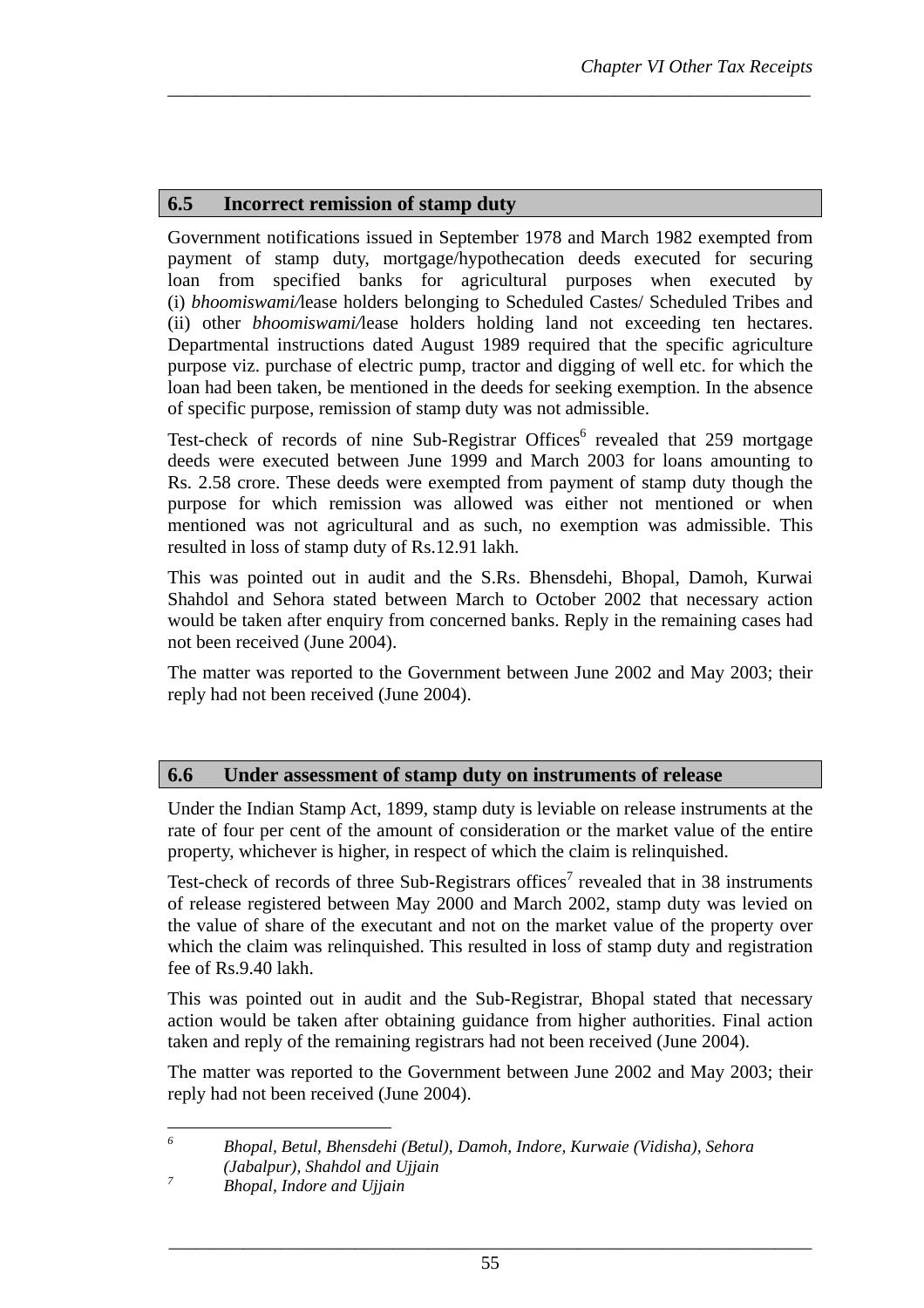## **6.7 Non-registration of lease deeds**

As per the provisions of the Registration Act, 1908, lease deeds for periods exceeding one year are to be registered compulsorily. Besides, the registration fee, these documents are chargeable with stamp duty under the Indian Stamp Act, 1899. as per the RBC, if the lessee fails to execute the lease deed within a reasonable time, the Government may enforce execution of the lease deed in court of law.

*\_\_\_\_\_\_\_\_\_\_\_\_\_\_\_\_\_\_\_\_\_\_\_\_\_\_\_\_\_\_\_\_\_\_\_\_\_\_\_\_\_\_\_\_\_\_\_\_\_\_\_\_\_\_\_\_\_\_\_\_\_\_\_\_\_\_\_\_\_* 

Test-check of records of the Collectorate (Nazul section), Ratlam and Tahsil, Malhargarh Distt. Mandsaur, revealed that in respect of eight leases sanctioned for thirty years between 1997-98 and 2000-01, lease deeds were neither executed nor registered. This resulted in non-realisation of stamp duty and registration fees of Rs.7.76 lakh.

This was pointed out in audit and the Nazul Officer, Ratlam stated in October 2001 that action for execution of lease deeds in seven cases was being taken. In the remaining case, the Tahsildar, Malhargarh stated in October 2001 that the documents were not got registered as there was no condition in the sanction order of leases. The reply is not tenable as these were lease deeds for periods exceeding one year and as per the provision of the Registration Act, 1908 and RBC, the lease deeds were required to be compulsorily registered.

The matter was reported to the Government between February 2002 and March 2003; their reply had not been received. (June 2004)

# **ENTERTAINMENT DUTY**

# **6.8 Non-recovery of entertainment duty from cable operators**

According to the Madhya Pradesh Entertainments Duty and Advertisements Tax Act, 1936 (Act) and Rules made thereunder, every proprietor of cable television network and hotel or lodging house providing entertainment through cable service shall pay entertainment duty at prescribed rates.

Test-check of records of six District Excise offices  $(DEO)^8$  revealed that entertainment duty of Rs.16.14 lakh from 410 cable operators and 17 proprietors of hotels or lodging houses providing entertainment through cable service during the period from April 1999 to September 2002 was not recovered. This resulted in non-recovery of entertainment duty of Rs.16.14 lakh.

This was pointed out in audit and the DEOs stated between September 2001 and November 2002 that the action for recovery would be taken. Further reply was awaited (June 2004).

The matter was reported to the Government between October 2001 and May 2003; their reply had not been received. (June 2004).

 $\overline{a}$ *8*

*Chhatarpur, Katni, Rajgarh, Sagar, Sidhi and Ujjain*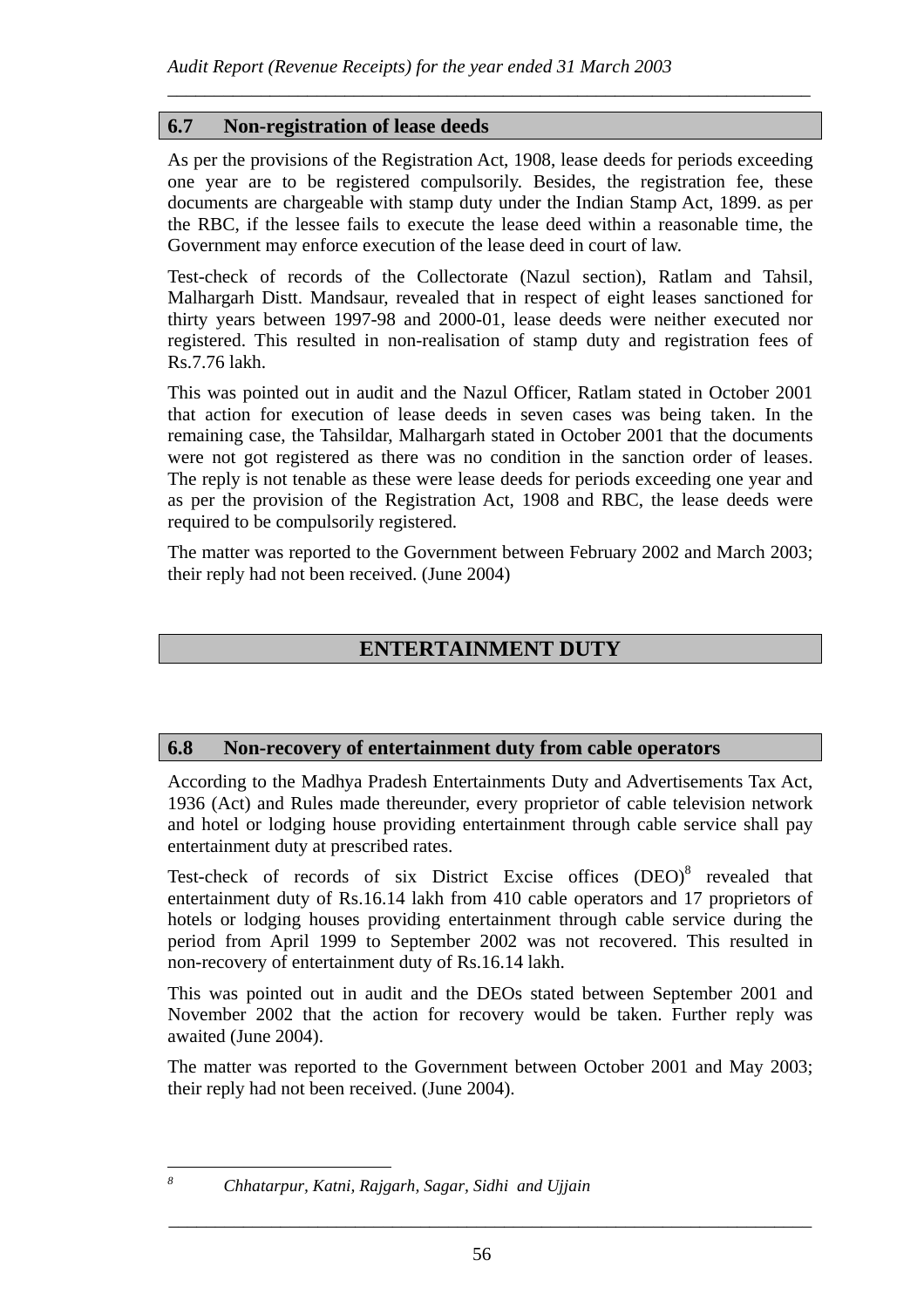## **6.9 Non-levy/recovery of Advertisement Tax**

The Act provides that every proprietor of an entertainment shall pay advertisement tax on every advertisement exhibited at a rate not exceeding Rs.50 per month.

*\_\_\_\_\_\_\_\_\_\_\_\_\_\_\_\_\_\_\_\_\_\_\_\_\_\_\_\_\_\_\_\_\_\_\_\_\_\_\_\_\_\_\_\_\_\_\_\_\_\_\_\_\_\_\_\_\_\_\_\_\_\_\_\_\_\_\_\_\_* 

Test-check of records of two  $DEOs<sup>9</sup>$  revealed that advertisement tax for the period from May 1999 to September 2002 was neither paid nor recovered from 428 cable operators. This resulted in non-levy of advertisement tax of Rs.8 lakh.

This was pointed out in audit and both the DEOs stated between June and October 2002 that action would be taken after receiving instructions from higher authorities. The reply is not tenable as provisions for levy of the tax are already contained in the Act. Further reply was awaited. (June 2004)

The matter was reported to the Government between September 2002 and May 2003; their reply had not been received (June 2004).

### **6.10 Non-levy of entertainment duty**

The Act (amended in 1999) provides that no duty shall be levied for providing facilities by the proprietor to persons admitted in a cinema house on such amount not exceeding one rupee per ticket as determined by the Collector of the District. If the Collector is not satisfied with the facilities provided, he may recover the duty on the amount allowed for such facilities.

Test-check of records of ACEs (Entertainment) Bhopal and Ujjain revealed that 24 proprietors of cinema houses had collected Rs.69.43 lakh between May 1999 and August 2002 for providing facilities to persons admitted in the cinema hall, without getting these determined from the Collector. Entertainment duty leviable on the amount collected for providing facilities was also not levied. This resulted in non-levy of entertainment duty amounting to Rs.31.25 lakh.

This was pointed out in audit and the AECs, Bhopal and Ujjain stated between June and October 2002 that action would be taken after determination of the amount recoverable by Collectors for providing facilities. Further reply was awaited (June 2004).

The matter was reported to the Government between September 2002 and May 2003; their reply has not been received (June 2004).

 *Bhopal and Ujjain* 

 $\overline{a}$ *9*